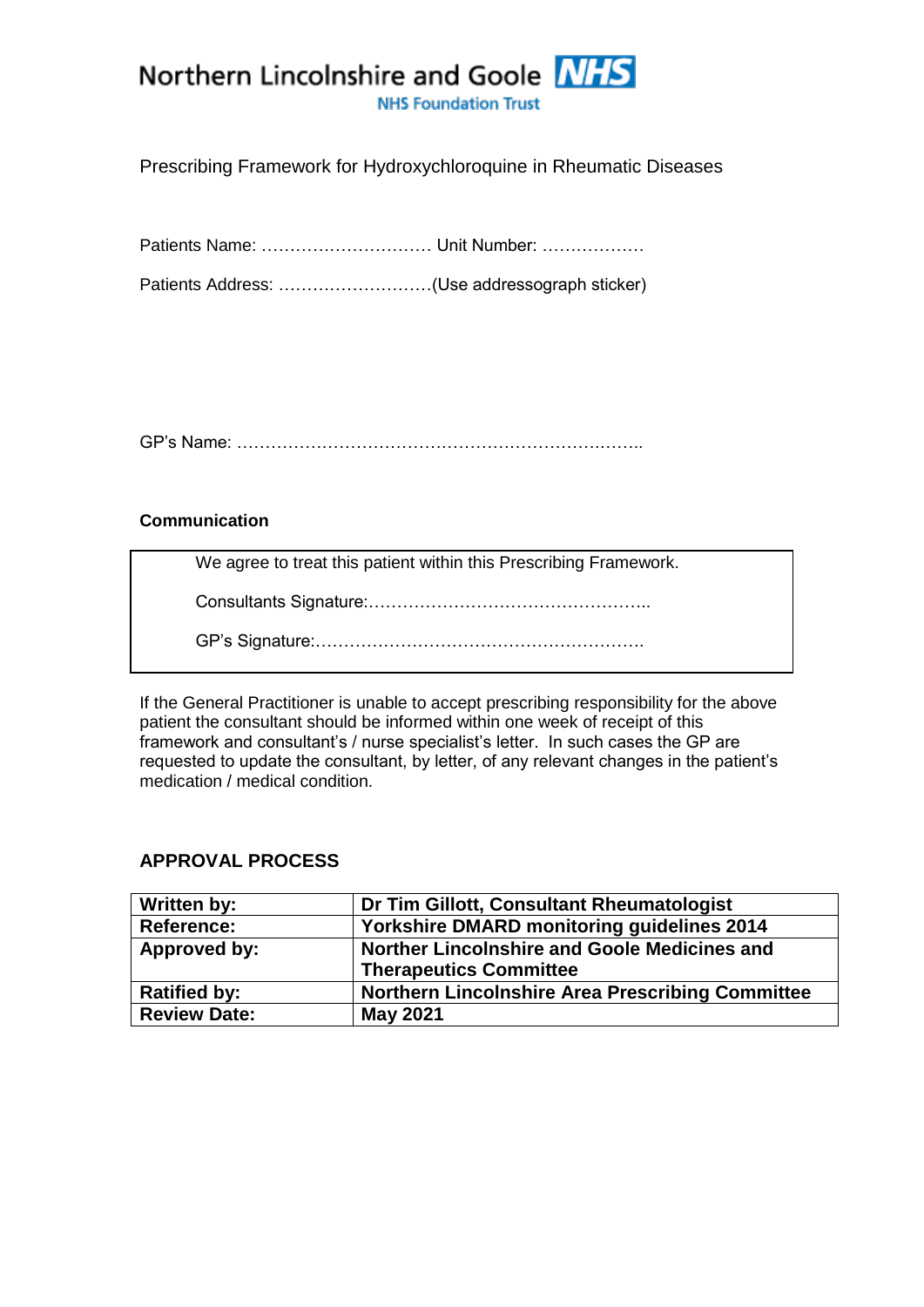Northern Lincolnshire and Goole NHS

**NHS Foundation Trust** 

### **Background**

DMARDs are fundamental to arresting the disease process in Rheumatoid Arthritis and other inflammatory arthritides. While early initiation of therapy is essential to arrest the disease process, sustained use is vital if disease suppression is to be maintained. Prolonged therapy requires long-term monitoring for toxicity and safety profile

Hydroxychloroquine is a DMARD which may be used for treatment of rheumatoid arthritis (NICE Clinical Guideline 79, [www.nice.org.uk/cg79\)](file:///C:/Users/turkali/AppData/Local/Microsoft/Windows/Temporary%20Internet%20Files/Content.Outlook/AppData/Local/Microsoft/Windows/Temporary%20Internet%20Files/Content.Outlook/shared%20care%20frameworks%20drafts/rheumatology%20drafts/www.nice.org.uk/cg79) and other rheumatic diseases.

These guidelines aim to provide a framework for the prescribing of hydroxychloroquine by GPs and to set out the associated responsibilities of GPs and hospital specialists who enter into the shared care arrangements.

#### **Indication**

Rheumatoid Arthritis, Palindromic Rheumatism, Connective Tissue Diseases (e.g. systemic and discoid lupus) and some photosensitive dermatological conditions.

| <b>HYDROXYCHLOROQUINE</b> |                                                                                                                                                         |  |  |
|---------------------------|---------------------------------------------------------------------------------------------------------------------------------------------------------|--|--|
| Dose:                     | Treatment of rheumatoid arthritis, juvenile idiopathic arthritis,                                                                                       |  |  |
|                           | discoid and systemic lupus erythematosus, and dermatological                                                                                            |  |  |
|                           | conditions caused or aggravated by sunlight.                                                                                                            |  |  |
|                           | Usually started at a dose of 400mg o.d for the first 3-6 months and                                                                                     |  |  |
|                           | then reduced to 200mg daily as a maintenance dose if effective                                                                                          |  |  |
|                           | (aim for 3-5mg/kg/day using ideal bodyweight especially when                                                                                            |  |  |
|                           | obese)                                                                                                                                                  |  |  |
| <b>Baseline tests:</b>    | Routine blood/urine monitoring test are not necessary other than:<br>FBC/U&E/LFT                                                                        |  |  |
|                           | Ophthalmological screening recommended if pre-existing                                                                                                  |  |  |
|                           | ocular pathology and especially any retinal condition<br>Impaired renal function and over the age of 70                                                 |  |  |
|                           |                                                                                                                                                         |  |  |
|                           | Not generally recommended where pre-existing maculopathy of                                                                                             |  |  |
|                           | the eye.                                                                                                                                                |  |  |
| Routine monitoring:       | Renal function annually in over 70's or if pre-existing renal                                                                                           |  |  |
|                           | impairment or when known hypertension / diabetes<br>Optician screening: Recommend pre-treatment assessment and<br>then annual visual acuity/fundoscopy. |  |  |
|                           |                                                                                                                                                         |  |  |
|                           | Formal ophthalmological screening is suggested when:                                                                                                    |  |  |
|                           | After 7 years of continuous treatment or more than 500grams of                                                                                          |  |  |
|                           | $HCQ$ in total has been taken $-$ whichever is first                                                                                                    |  |  |
|                           | If doses of $> 6.5$ mg/kg/day are used ( $=$ 400mg/day for 60kg                                                                                         |  |  |
|                           | patient)                                                                                                                                                |  |  |
| Indications for           | Stop medication and contact local rheumatology service if:                                                                                              |  |  |
| stopping therapy:         | Photophobia/Haloes/Visual field defects/reduced acuity/abnormal                                                                                         |  |  |
|                           | colour vision/pigmentary abnormality/muscle weakness                                                                                                    |  |  |
| Assessment of             | For rheumatic disease treatment should be discontinued if there is                                                                                      |  |  |
| Response:                 | no improvement by 6 months.                                                                                                                             |  |  |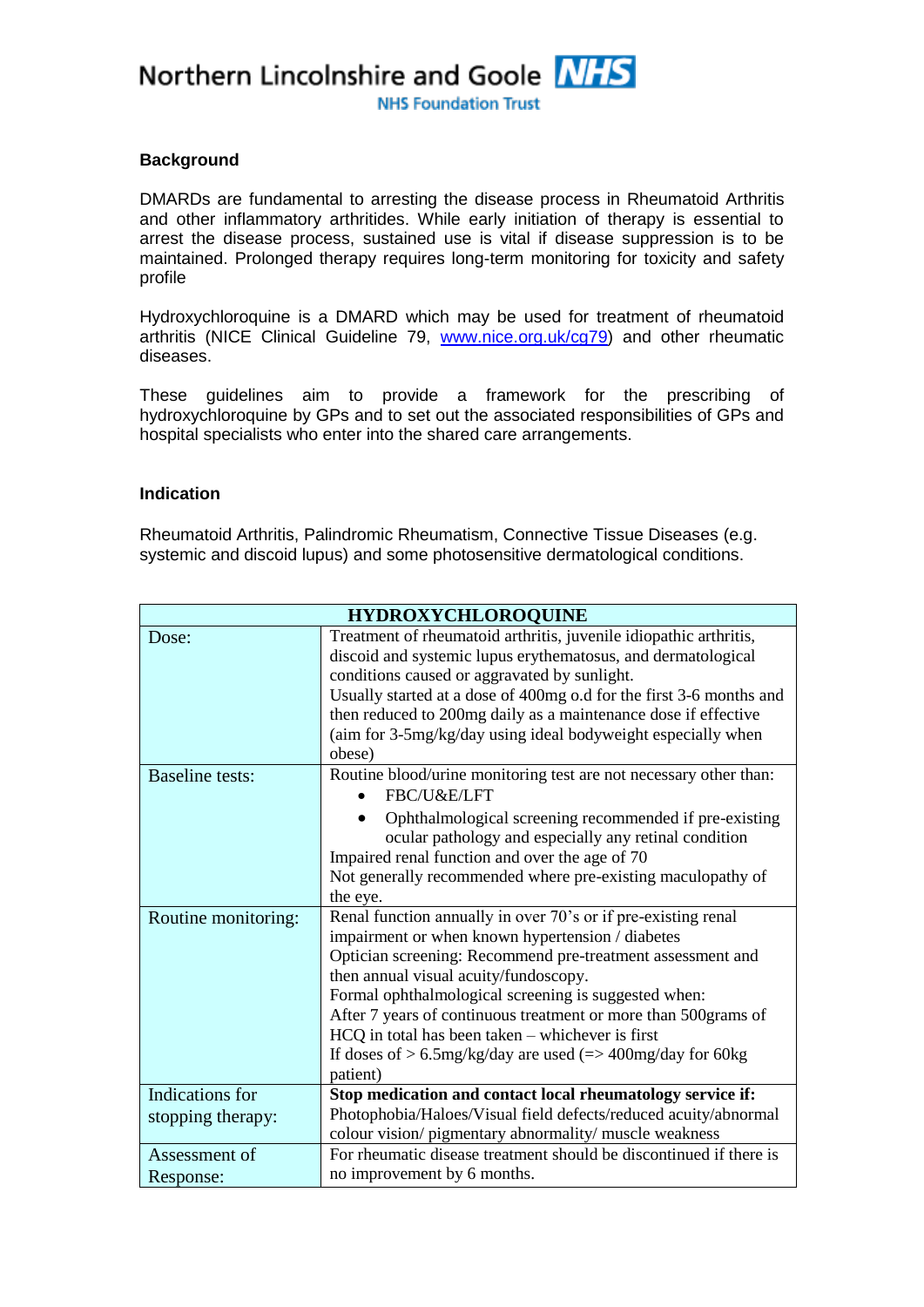# Northern Lincolnshire and Goole NHS

| Additional                                                                                                | Patients with quinine sensitivity.                                         |  |  |
|-----------------------------------------------------------------------------------------------------------|----------------------------------------------------------------------------|--|--|
| information:                                                                                              | Use in caution in patients with:                                           |  |  |
|                                                                                                           | Psoriasis - increased risk of flare                                        |  |  |
|                                                                                                           | Patients taking medicines which may cause adverse<br>ocular/skin reactions |  |  |
|                                                                                                           | Severe hypoglycaemia has been reported, even in the absence of             |  |  |
|                                                                                                           | anti-diabetic medication.                                                  |  |  |
|                                                                                                           | Hepatic or renal disease, and in those taking drugs known to affect        |  |  |
|                                                                                                           | those organs - dosage adjusted accordingly (seek advice from               |  |  |
|                                                                                                           | Pharmacy)                                                                  |  |  |
|                                                                                                           | Important drug interactions: amiodarone, moxifloxacin,                     |  |  |
|                                                                                                           | ciclosporin, digoxin                                                       |  |  |
|                                                                                                           | Antacids (advise a 4 hour interval)                                        |  |  |
|                                                                                                           | Use with caution in patients with a history of epilepsy $-$ may lower      |  |  |
|                                                                                                           | seizure threshold                                                          |  |  |
| Pregnancy $\&$                                                                                            | Generally thought to be safe in pregnancy and breastfeeding                |  |  |
| Breastfeeding:                                                                                            |                                                                            |  |  |
| Please refer to licensed datasheet for more comprehensive prescribing information:                        |                                                                            |  |  |
| http://www.medicines.org.uk/EMC/medicine/6977/SPC/Plaquenil+Tablets/                                      |                                                                            |  |  |
| For ophthalmology screening Reference: Royal College of Ophthalmologists Oct 2009, Hydroxychloroquine and |                                                                            |  |  |
| <b>Ocular Toxicity Recommendations on Screening.</b>                                                      |                                                                            |  |  |
|                                                                                                           |                                                                            |  |  |

## **NHS Foundation Trust**

### **Information to patient**

Consultant Rheumatologist/Nurse Practitioner will inform patient about expected response to treatment and side effects of medication.

Written information to be given and discussed with patient.

Patients will be advised on how to monitor their vision at home, to attend annual eye test with optometrist and report any changes in their vision to their doctor.